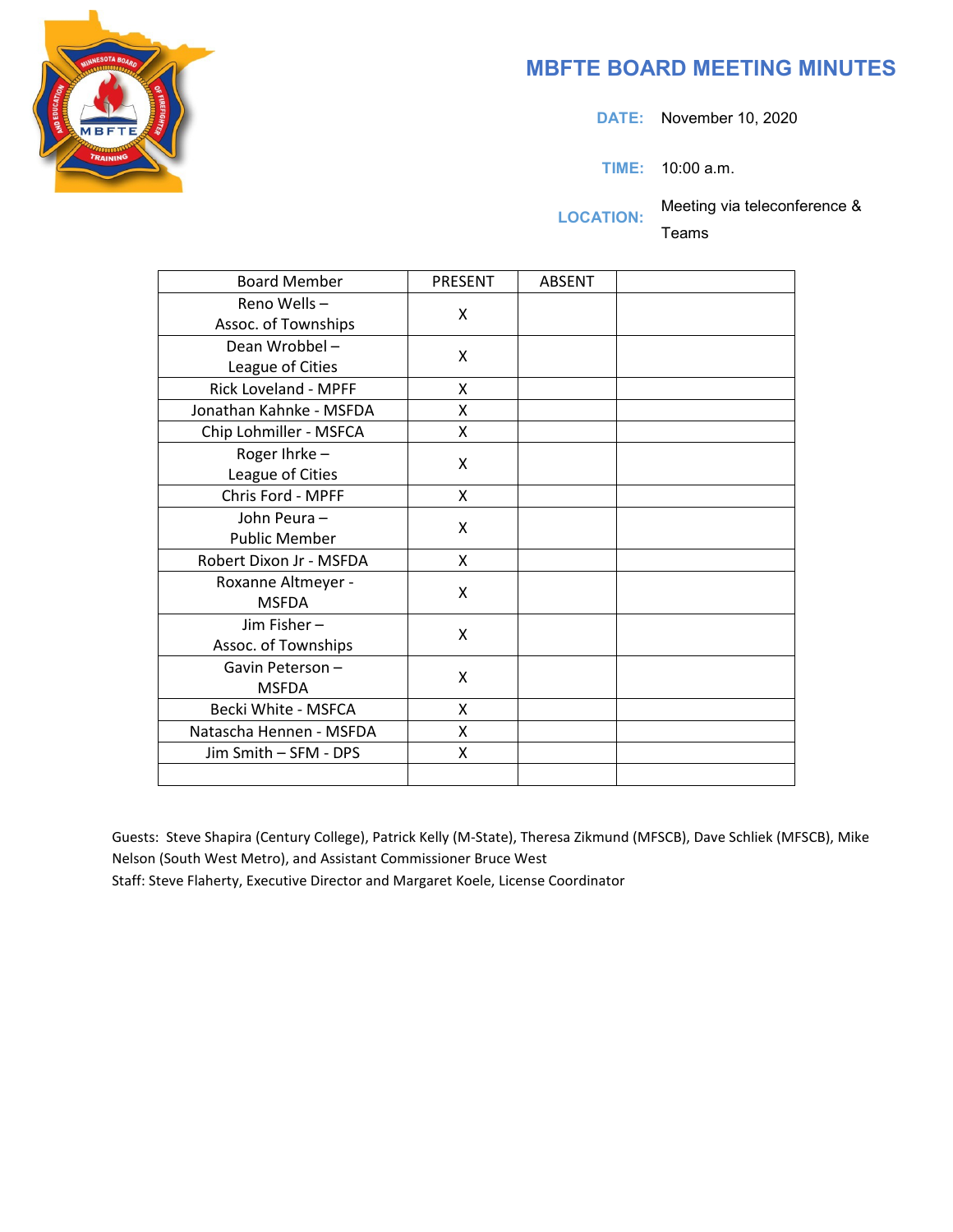- **I. Call to order – Dean Wrobbel, Chair** 
	- **a.** Accept agenda
		- **i.** Agenda additions
			- 1. Fire Service Salary breakdown request from last meeting add to old business
				- a. Agenda accepted by the board, as written, with the addition

## **II. Approval of minutes from August 12, 2020**

- **a.** Minutes accepted by the board, as written
- **III. Reports**
	- **a.** Treasurer, John Peura
		- **i.** Financials are in order, as presented
			- **1.** FSA balance, Dean Wrobbel
				- **a.** \$4,179,428.72 (as of the end of September)
	- **b.** Executive Director, Steve Flaherty
		- **i.** Things are going well, given the circumstances this fiscal year
			- **1.** We are working to communicate with the fire service on training during the pandemic
			- **2.** We sent out another broadcast yesterday on TargetSolutions and speaker series sign up
			- **3.** TargetSolutions currently has 40 departments signed up for the MBFTE version since we launched the program
			- **4.** We are working on setting up Leadership Development class in January and getting the contracts in place
				- **a.** 21 students signed up to attend for one cohort this year
				- **b.** We will be holding at the Arrowhead in Baxter & Kelly Inn St Cloud, both have good COVID protocols in place
					- **i.** The board asked if there is a back-up plan or virtual courses that could be done with the outbreak of COVID again being very high
						- **1.** Steve Flaherty, replied that it is a course that you really need to do in person for the content and the value of communication in this program, they will be taking all precautions for COVID having the course in person with temperatures, social distancing and screenings taking place during the course sessions, as well as the hotels taking precautions for the guests
						- **2.** If COVID takes a toll and we have to make a decision whether to have the course then we will have to visit that issue as it arises
						- **3.** Dean Wrobbel commented that we could recommend COVID testing before going to the class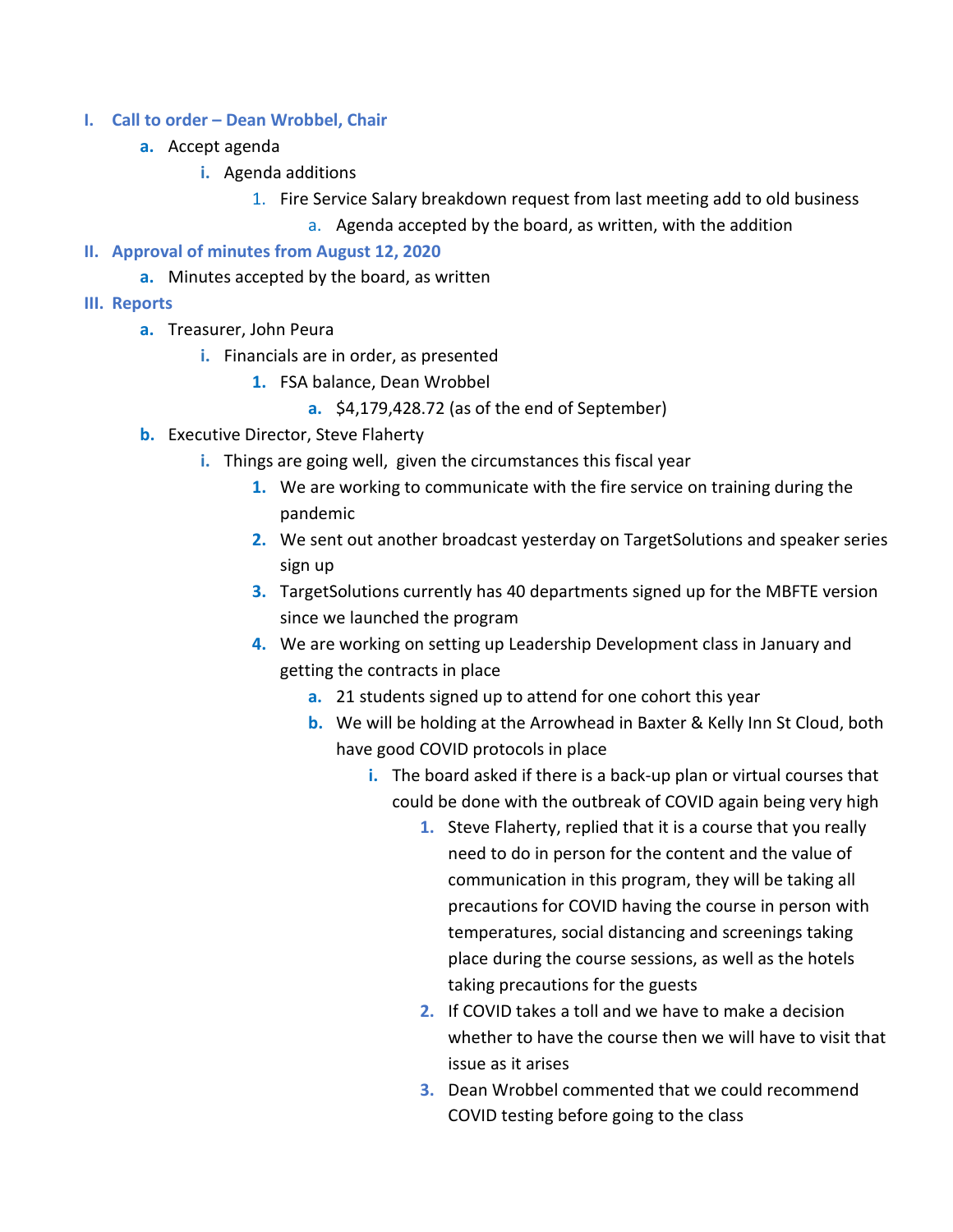- **c.** We are working with MnFIRE to provide some curriculum for the leadership course
	- **i.** We have a draft MBFTE letter on behalf of MnFIRE for board approval to send out to the fire service regarding the grant they have received from the FSAC to help support their message and program to the fire service across the state
- **5.** We are ahead of last year numbers with reimbursements
- **6.** The virtual speaker series is set for December 1 and encourage all board members to attend
	- **a.** This is a good way to get training out during this pandemic
	- **b.** 153 so far registered for the first speaker
		- **i.** Get reminder one week, one day and one hour prior to the event
	- **c.** 7-8 different programs are scheduled
		- **i.** They are working with MnFIRE for some individuals specialized in their subject matter to also present in this series
- **7.** Certification board transition update
	- **a.** We are working to get the language put together for legislation approval
		- **i.** There is discussion being done on the makeup of the board
- **8.** Qualified Instructors
	- **a.** We are working to get the applicants complete so we can get them moved onto the qualified instructor list
	- **b.** 250 applicants approved and on the qualified instructor list
	- **c.** We are ready to have this program implemented the next fiscal year with about 350 qualified instructors that will have been approved as qualified to instruct
- **c.** Executive Committee, Chair Dean Wrobbel
	- **i.** Video conference update
		- **1.** The Governor is extending the emergency order for another month and once that is over video meetings will not be able to be done as during the pandemic
			- **a.** We are reaching out the League of Cities, AG representative and Jim Fisher is working with legislature to try and get the statute changed to allow this sort of meeting to continue
	- **ii.** We went through the reports and COVID updates
	- **iii.** Provider audits were discussed and all processes have been changed with payments not being done until the courses are complete and certification exams passed
		- **1.** It was about \$400,000 due to students that dropped the courses, students left departments during program, providers did not complete the required information in the database or supply the required documentation for students, but the students got some sort of training during that time
			- **a.** Steve Flaherty, commented some providers chose to clean up the information and others did not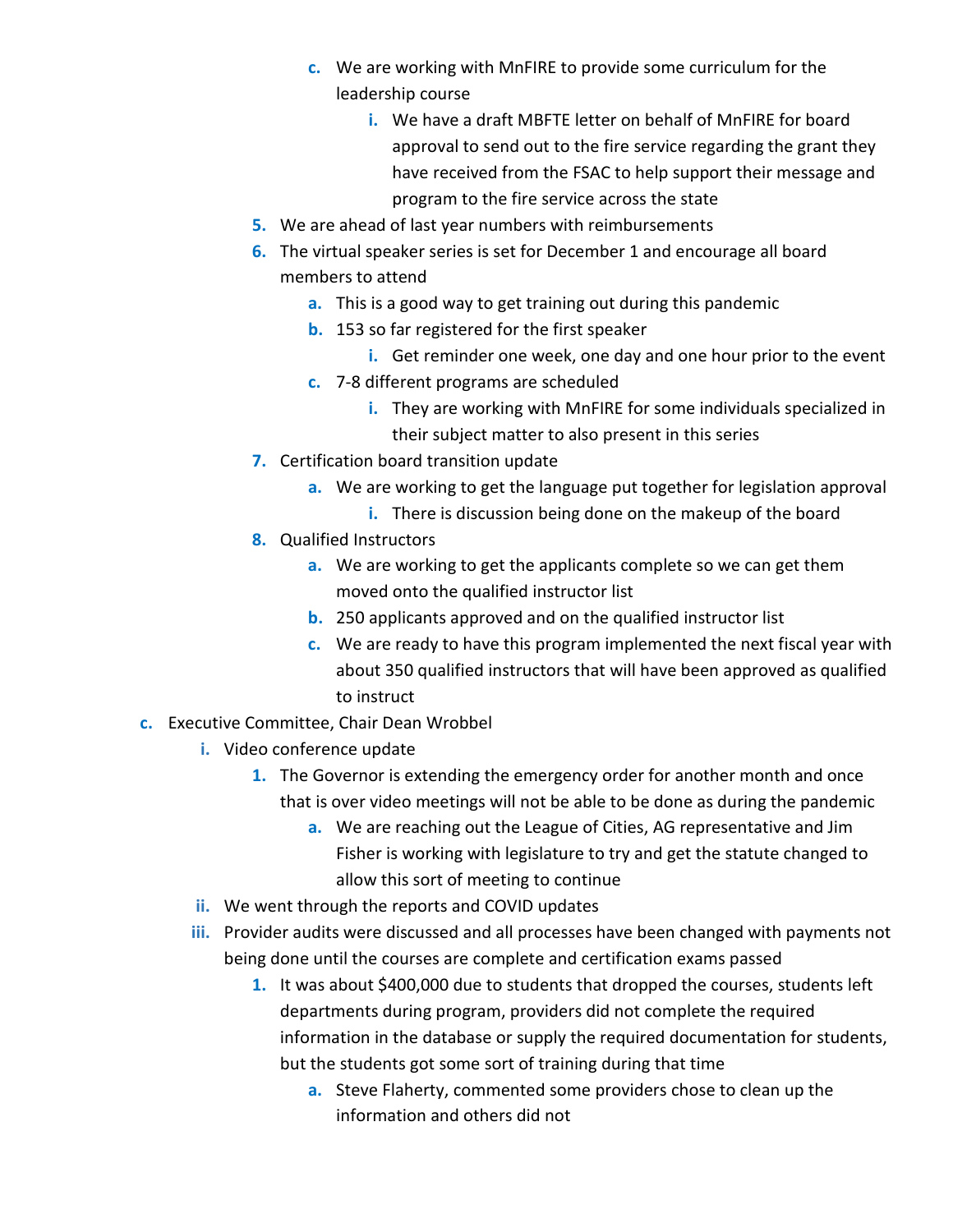- **i.** The numbers were based on effort put in to complete students or complete the information entry
- **d.** Training Committee, Chair Chip Lohmiller
	- **i.** TargetSolutions being pushed out more to get departments to sign up and great opportunity to get training done during COVID
	- ii. Gasaway speakers first of the series is December 1<sup>st</sup> with a great speaker lined up, we want to get people to register early with several reminders once signed up
	- **iii.** CISD program was discussed for ways to get that information out to the fire service by adding to leadership series and in the speaker series being presented by Rich Gasaway
		- **1.** Steve Flaherty met with MnFIRE on this program and they were on board with being a part of the leadership course in the second module
			- a. Rick Loveland asked about the training committee making a recommendation for the FFI & FFII course that MnFIRE would be the only program to partner with for one consistent cancer, cardiac, mental health program being adopted by our board and pushed out to all providers that would be the approved curriculum for NFPA1001
				- i. Chip Lohmiller replied he would add that to the agenda for the next meeting as that would be a great idea
		- 2. Chip Lohmiller added that we should support MnFIRE getting the information out about the free training being offered from their grant through FSA
	- **iv.** Fire Officer Schools cancelled for this Spring
- **e.** Licensing, Chair Rick Loveland
	- **i.** We do not have any legislation going on currently and do not foresee anything for the next couple years, unless something is brought up
- **f.** Fire Service Specialist Report FSS Steve White
	- **i.** FSS direction and mission changes daily
		- **1.** We hope to get out to departments again soon, but we still keep in contact with departments
			- **a.** We answer any questions departments have regarding training during this pandemic time

## **IV. Public comment**

- a. No public comment
- **V. Old business**
	- a. Fire Service Specialist salary breakdown
		- **i.** The FSS are doing tremendous work for our board every day throughout the State of Minnesota
			- 1. \$104,183 with salary and benefits
				- a. We are on target with what we transfer out of the budget for the position
					- i. Dean Wrobbel commented that the board should increase with cost of living for all positions paid for out of the budget

## **VI. New business**